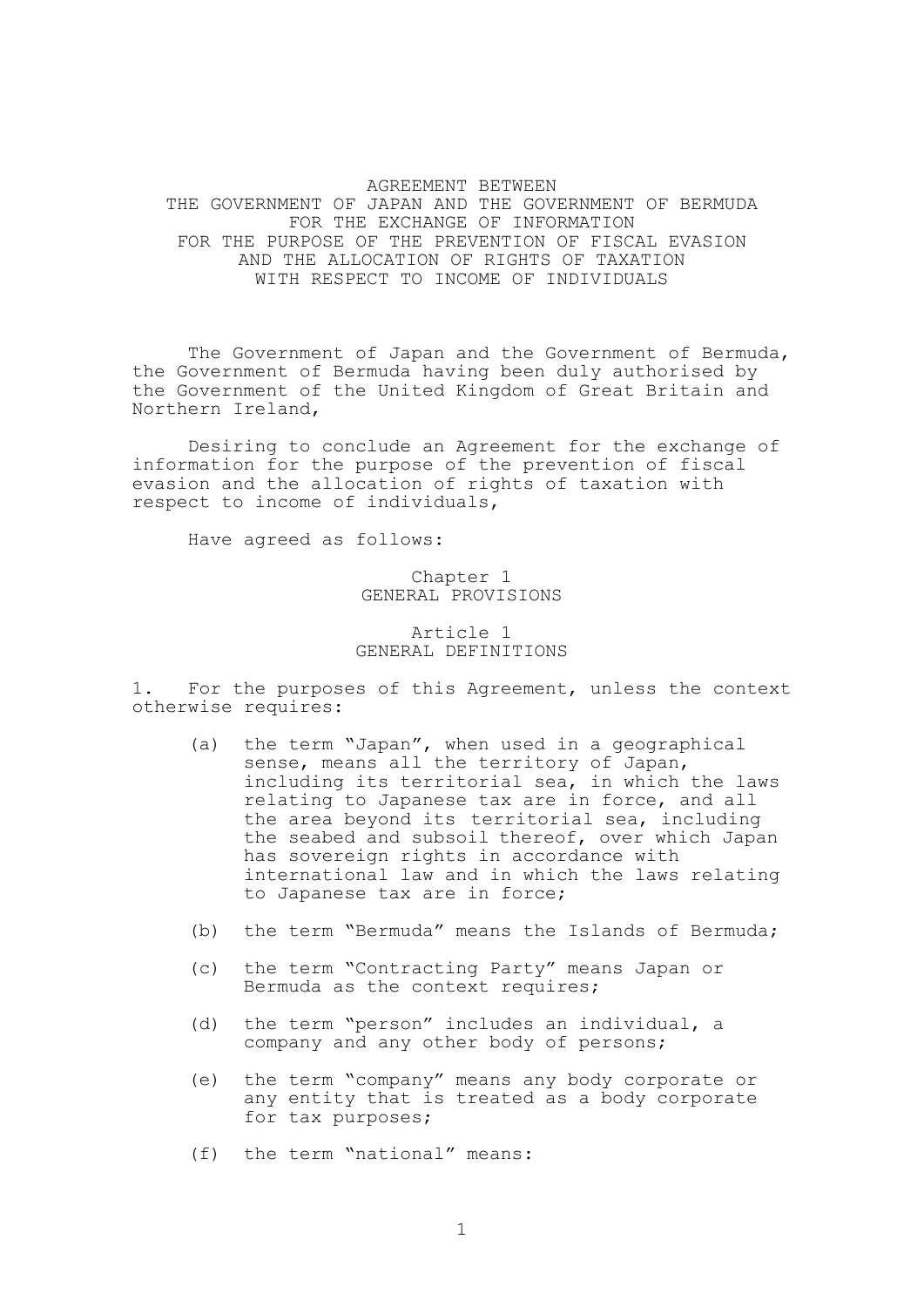- (i) in the case of Japan, any individual possessing the nationality of Japan, any juridical person created or organised under the laws of Japan and any organisation without juridical personality treated for the purposes of Japanese tax as a juridical person created or organised under the laws of Japan; and
- (ii) in the case of Bermuda, any legal person, partnership, company, trust, estate, association or any other entity, deriving its status as such from the laws in force in Bermuda;
	- Note: For the purposes of subparagraph (ii), the term "legal person" is understood to mean an individual who is a national of Bermuda.
- (g) the term "competent authority" means, in the case of Japan, the Minister of Finance or an authorised representative of the Minister and, in the case of Bermuda, the Minister of Finance or an authorised representative of the Minister;
- (h) the term "Applicant Party" means the Contracting Party requesting information;
- (i) the term "Requested Party" means the Contracting Party requested to provide information;
- (j) the term "information gathering measures" means laws and administrative or judicial procedures that enable a Contracting Party to obtain and provide the information requested;
- (k) the term "information" means any fact, statement or record in any form whatever;
- (l) the term "publicly traded company" means any company whose principal class of shares is listed on a recognized stock exchange provided its listed shares can be purchased or sold by the public;
- (m) the term "principal class of shares" means the class or classes of shares representing a majority of the voting power and value of a company; and
- (n) the term "recognised stock exchange" means: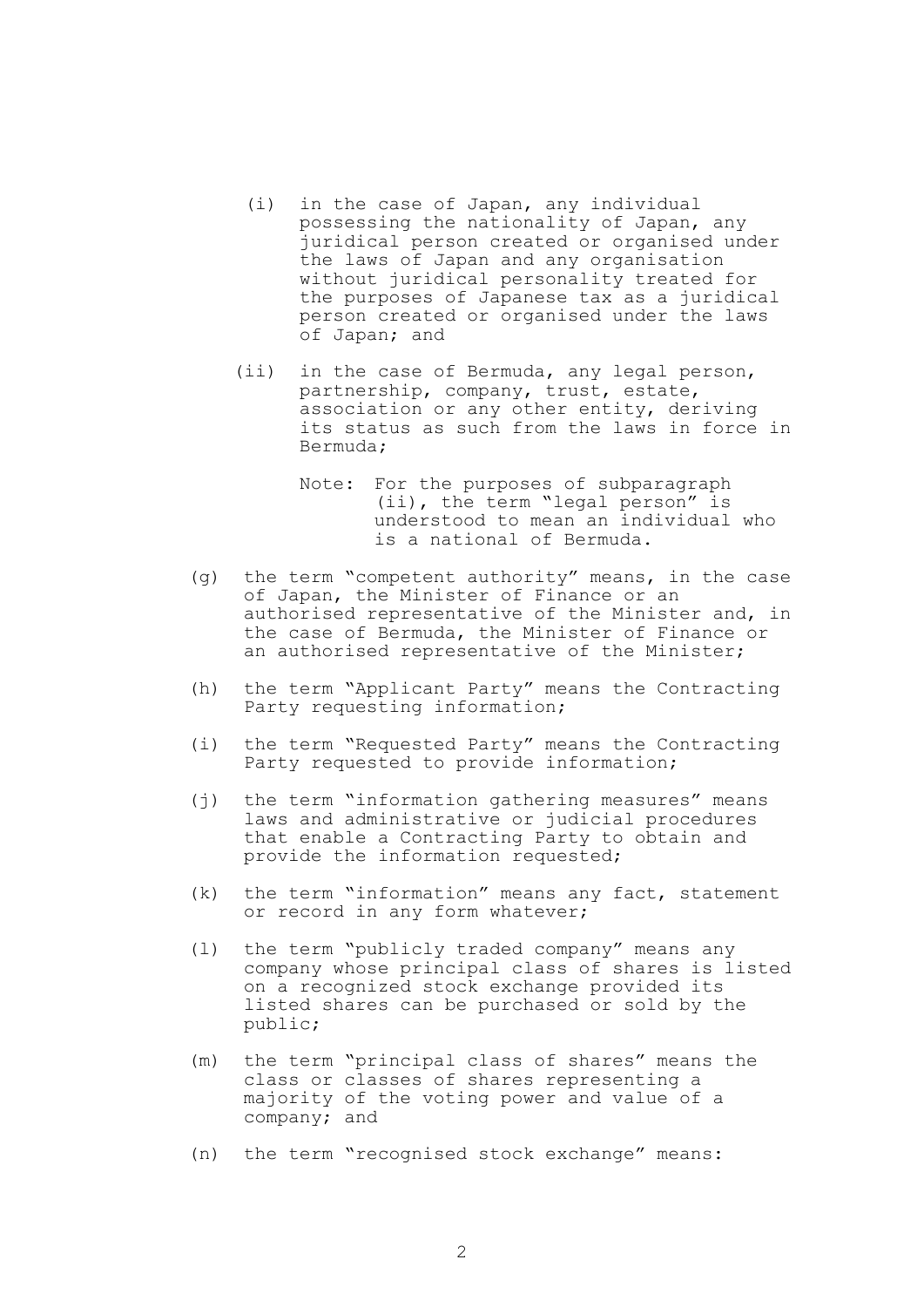- (i) any stock exchange established by a Financial Instruments Exchange or an approved-type financial instruments firms association under the Financial Instruments and Exchange Law (Law No. 25 of 1948) of Japan;
- (ii) the Bermuda Stock Exchange; and
- (iii) any other stock exchange agreed upon by the competent authorities of the Contracting Parties.

2. As regards the application of this Agreement at any time by a Contracting Party, any term not defined therein shall, unless the context otherwise requires, have the meaning that it has at that time under the laws of that Contracting Party for the purposes of the taxes to which the Agreement applies, any meaning under the applicable tax laws of that Contracting Party prevailing over a meaning given to the term under other laws of that Contracting Party.

### Chapter 2 EXCHANGE OF INFORMATION

# Article 2 OBJECT AND SCOPE

 The competent authorities of the Contracting Parties shall provide assistance through exchange of information that is relevant for the carrying out of this Agreement or to the administration or enforcement of the laws of the Contracting Parties concerning taxes referred to in Article 4. Such information shall include information that is relevant to the determination, assessment and collection of such taxes, the recovery and enforcement of tax claims, or the investigation or prosecution of tax matters. Information shall be exchanged in accordance with the Agreement and shall be treated as confidential in the manner provided in Article 8.

# Article 3 JURISDICTION

 The Requested Party is not obligated to provide information which is neither held by its authorities nor in the possession or control of persons who are within its territorial jurisdiction.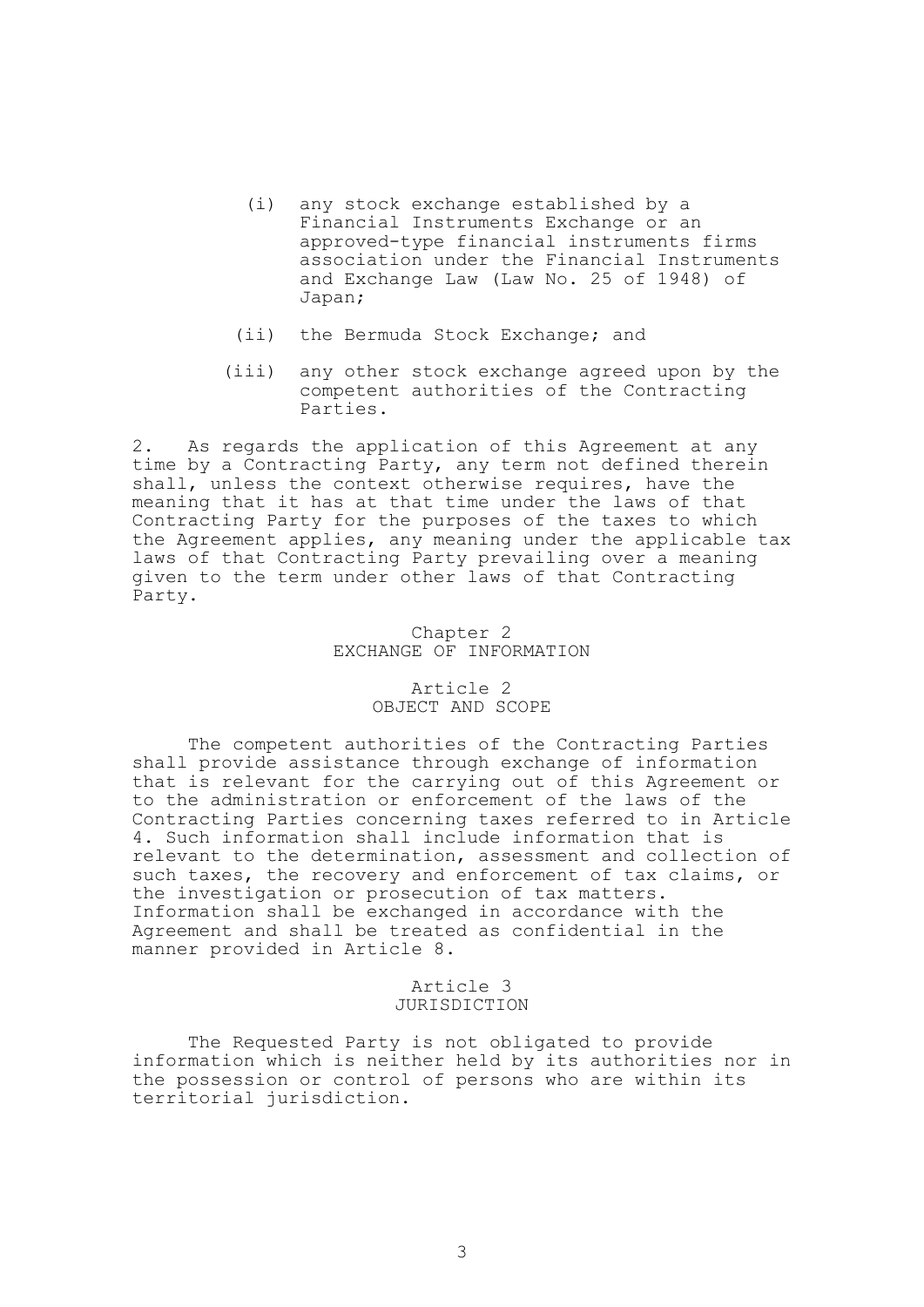### Article 4 TAXES COVERED

1. This Chapter shall apply to taxes on income imposed on behalf of a Contracting Party or a political subdivision or local authority thereof, irrespective of the manner in which they are levied.

2. In the case of Japan, the existing taxes on income to which this Chapter shall apply are the income tax, the corporation tax and the local inhabitant taxes.

3. In addition to the taxes as referred to in paragraphs 1 and 2, this Chapter shall apply also to the inheritance tax and the gift tax, which are levied in Japan.

4. This Chapter shall apply also to any identical or substantially similar taxes that are imposed after the date of signature of this Agreement in addition to, or in place of, those referred to in paragraphs 2 and 3.

5. The competent authorities of the Contracting Parties shall notify each other of any significant changes that have been made in their respective tax laws, within a reasonable period of time after such changes.

## Article 5 EXCHANGE OF INFORMATION UPON REQUEST

1. The competent authority of the Requested Party shall provide upon request information for the purposes referred to in Article 2.

2. If the information in the possession of the competent authority of the Requested Party is not sufficient to enable it to comply with the request for information, the Requested Party shall use all relevant information gathering measures to provide the Applicant Party with the information requested, notwithstanding that the Requested Party may not need such information for its own tax purposes.

3. If specifically requested by the competent authority of the Applicant Party, the competent authority of the Requested Party shall provide information under this Article, to the extent allowable under its laws, in the form of authenticated copies of original records.

4. Each Contracting Party shall ensure that its competent authority for the purposes specified in Article 2, have the authority to obtain and provide upon request: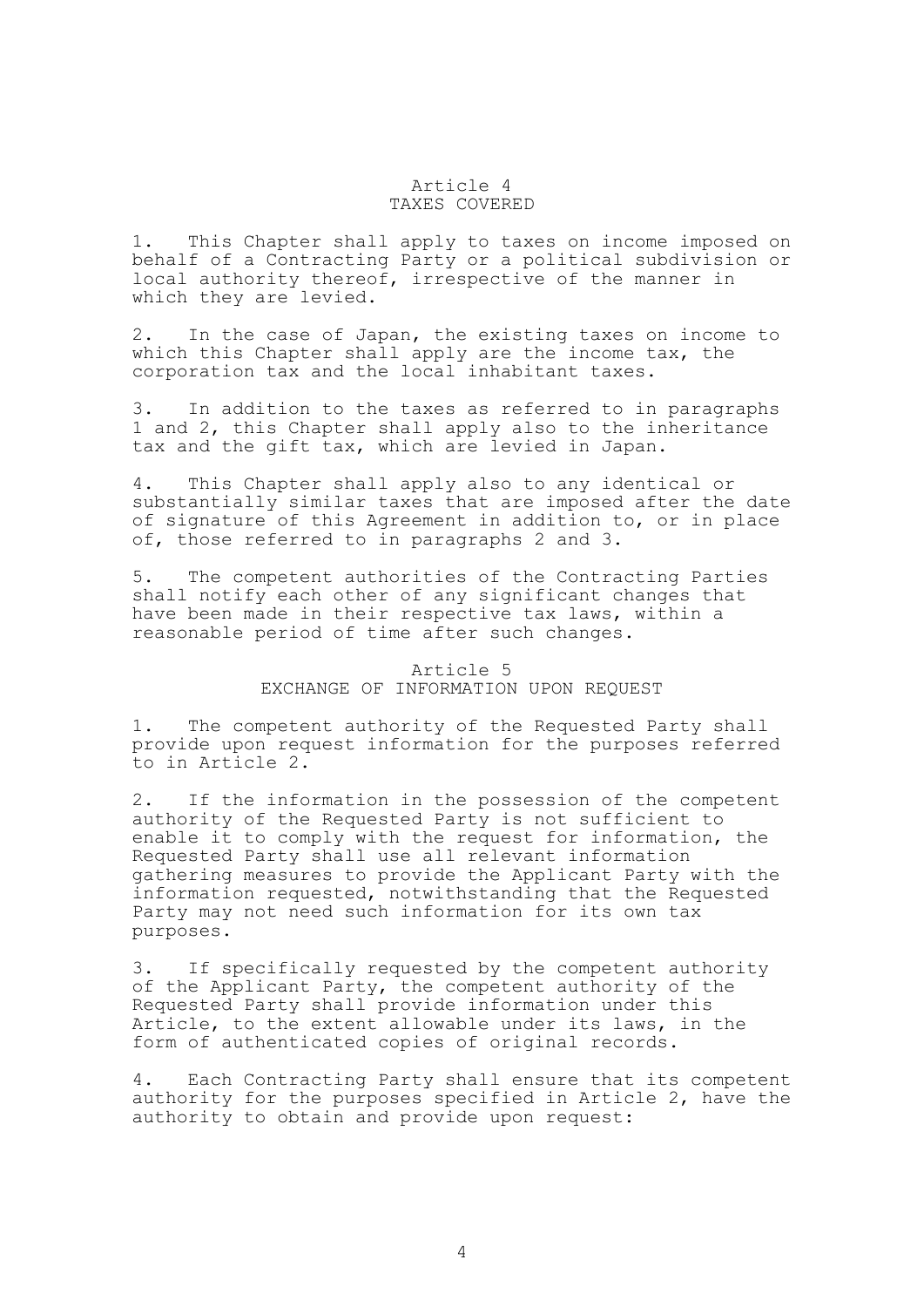- (a) information held by banks, other financial institutions, and any person acting in an agency or fiduciary capacity including nominees and trustees; and
- (b) information regarding the ownership of companies, partnerships and other persons, including, within the constraints of Article 3, ownership information on all such persons in an ownership chain; in the case of trusts, information on settlors, trustees and beneficiaries and the position in an ownership chain.

5. This Agreement does not create an obligation on the Requested Party to obtain or provide:

- (a) information regarding:
	- (i) the ownership of publicly traded companies; or
	- (ii) the ownership of the units, shares or other interests in trusts or any persons other than publicly traded companies, which can be purchased or sold by the public;

 unless such information is obtainable without giving rise to disproportionate difficulties; or

 (b) information relating to matters which arose more than six years before the taxable period concerned.

6. Where the Applicant Party requests information in accordance with this Agreement, the competent authority of the Applicant Party shall certify that the request is relevant to, and necessary for, the determination of the tax liability of the taxpayer under the laws of the Applicant Party.

7. The competent authority of the Applicant Party shall provide the following information to the competent authority of the Requested Party when making a request for information under this Agreement to demonstrate the relevance of the information sought to the request:

- (a) the identity of the taxpayer under examination;
- (b) the nature and type of the information requested, including a description of the specific information or other assistance sought and the form, if practicable, in which the Applicant Party prefers to receive the information;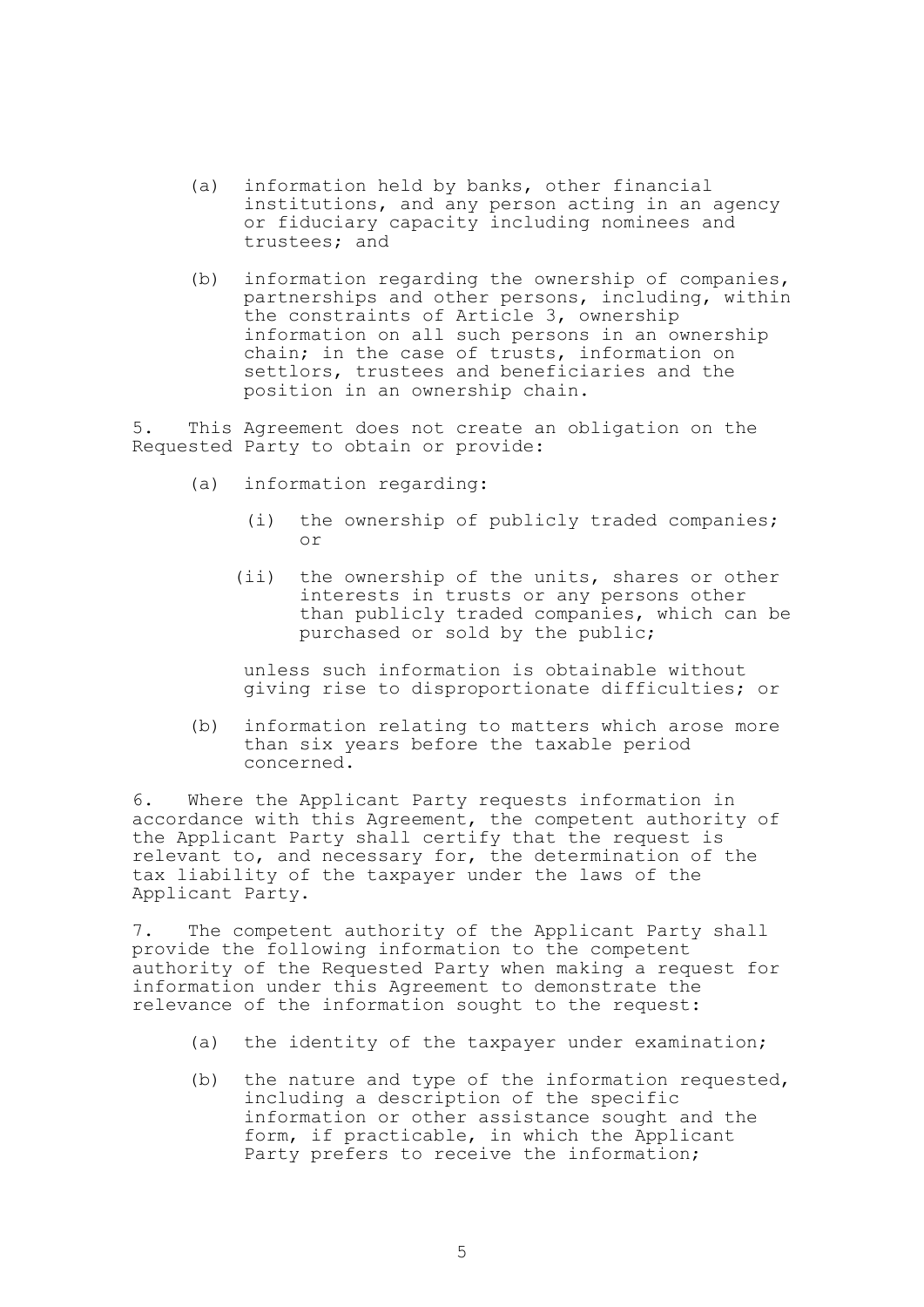- (c) the tax purposes for which the information requested is sought and the reason why such information is relevant to, and necessary for, the determination of the tax liability of the taxpayer under the laws of the Applicant Party;
- (d) the period of time with respect to which the information requested is required for the tax purposes;
- (e) grounds for believing that the information requested is held by the Requested Party or is in the possession or control of a person who is within the territorial jurisdiction of the Requested Party;
- (f) to the extent known, the name and address of any person believed to be in possession or control of the information requested;
- (g) a statement that the request conforms to the laws and administrative practices of the Applicant Party and the information requested would be obtainable by the Applicant Party under its laws in similar circumstances, whether for its own tax purposes or in response to a valid request under the Agreement; and
- (h) a statement that the Applicant Party has pursued all means available within its territorial jurisdiction to obtain the information requested, except those that would give rise to disproportionate difficulties.

8. The competent authority of the Requested Party shall forward the information requested as promptly as possible to the Applicant Party. To ensure a prompt response, the competent authority of the Requested Party shall:

 (a) confirm receipt of a request in writing to the competent authority of the Applicant Party and shall notify the competent authority of the Applicant Party of deficiencies in the request, if any, within sixty days of the receipt of the request; and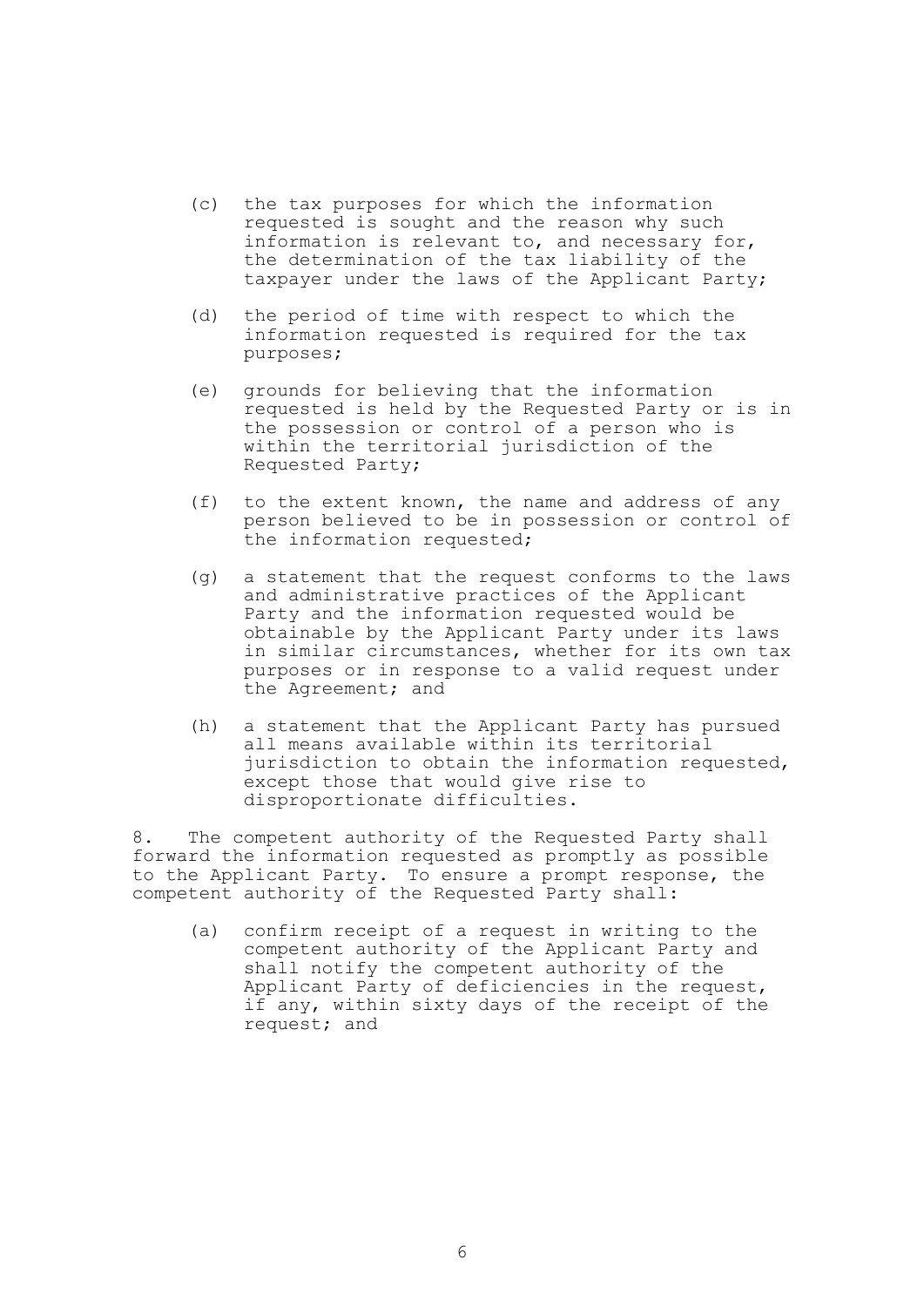(b) if the competent authority of the Requested Party has been unable to obtain and provide the information within ninety days of the receipt of the request, including if it encounters obstacles in furnishing the information or it refuses to furnish the information, immediately inform the Applicant Party, explaining the reason for its inability, the nature of the obstacles or the reasons for its refusal.

# Article 6 TAX EXAMINATIONS ABROAD

1. At the request of the competent authority of the Applicant Party, the competent authority of the Requested Party may allow representatives of the competent authority of the Applicant Party to be present at the appropriate part of a tax examination in the Requested Party.

2. If the request referred to in paragraph 1 is acceded to, the competent authority of the Requested Party conducting the examination shall, as soon as possible, notify the competent authority of the Applicant Party about the time and place of the examination, the authority or official designated to carry out the examination and the procedures and conditions required by the Requested Party for the conduct of the examination. All decisions with respect to the conduct of the tax examination shall be made by the Requested Party conducting the examination.

## Article 7 POSSIBILITY OF DECLINING A REQUEST

1. The competent authority of the Requested Party may decline to assist where:

- (a) the request of the Applicant Party is not made in conformity with this Agreement;
- (b) the Applicant Party has not pursued all means available within its territorial jurisdiction to obtain the information requested, except where recourse to such means would give rise to disproportionate difficulties;
- (c) the disclosure of the information requested would be contrary to the public policy of the Requested Party;
- (d) the Applicant Party requests information in the possession or control of a person other than the taxpayer under examination, that does not directly relate to the taxpayer; or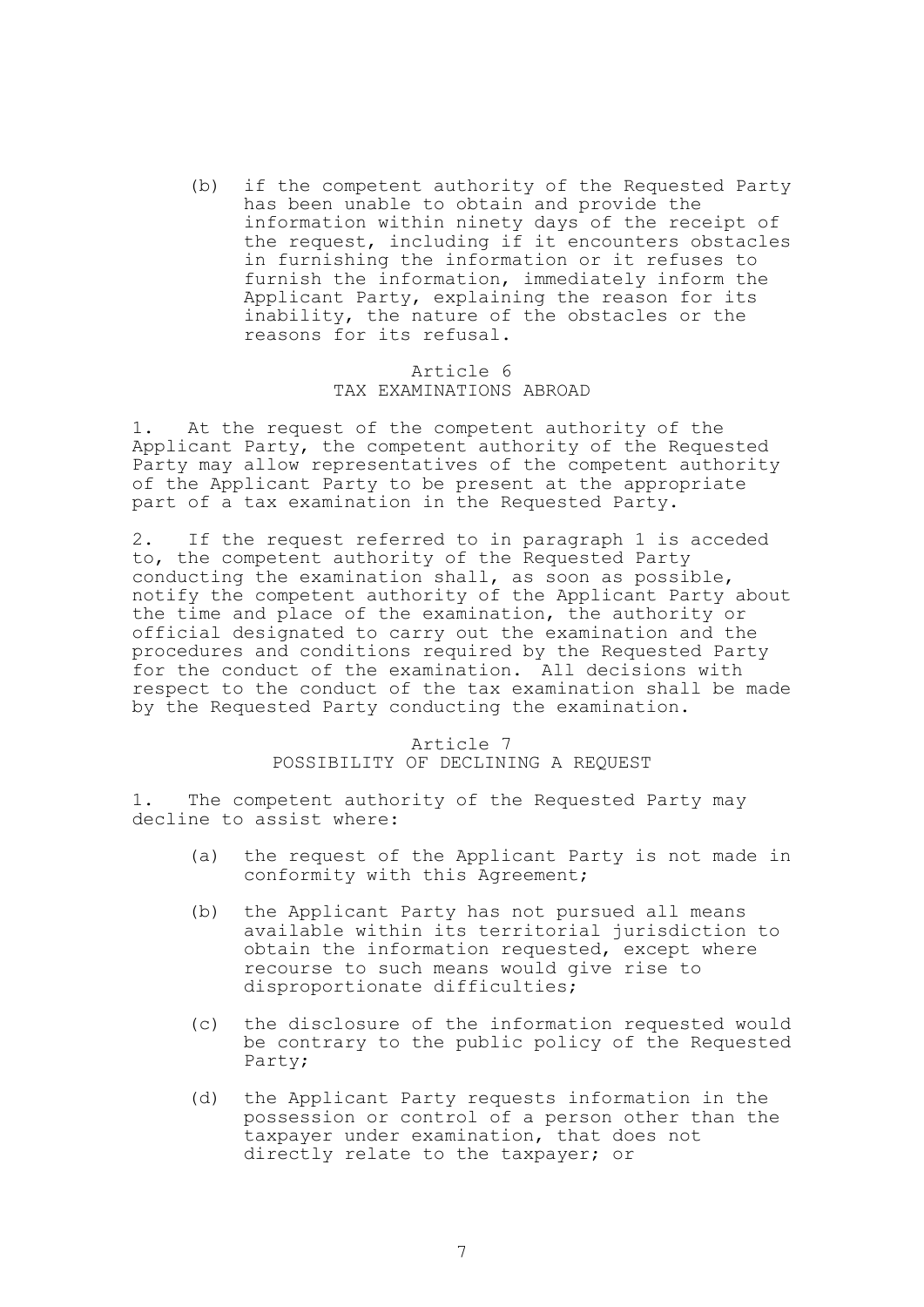- (e) the Applicant Party would not be able to obtain the information under its laws in similar circumstances;
	- (i) for the purposes of administration or enforcement of its own tax laws; or
	- (ii) in response to a valid request under this Agreement.

2. This Agreement shall not impose on a Contracting Party the obligation to supply information which would disclose any trade, business, industrial, commercial or professional secret or trade process. Notwithstanding the foregoing sentence, information of the type referred to in paragraph 4 of Article 5 shall not be treated as such a secret or trade process merely because it meets the criteria in that paragraph.

3. A request for information shall not be refused on the ground that the tax claim giving rise to the request is disputed.

4. The Requested Party may decline a request for information if the information is requested by the Applicant Party to administer or enforce any provision of the tax laws of the Applicant Party, or any requirement connected therewith, which discriminates against a national of the Requested Party as compared with a national of the Applicant Party in the same circumstances.

### Article 8 CONFIDENTIALITY

 Any information received by a Contracting Party under this Agreement shall be treated as confidential and may be disclosed only to persons or authorities (including courts and administrative bodies) in the Contracting Party concerned with the assessment or collection of, the enforcement or prosecution in respect of, or the determination of appeals in relation to, the taxes referred to in Article 4. Such persons or authorities shall use such information only for such purposes. They may disclose the information in public court proceedings or in judicial decisions. The information may not be disclosed to any other person or authority, including those in non-Contracting Parties, without the express written consent of the Requested Party.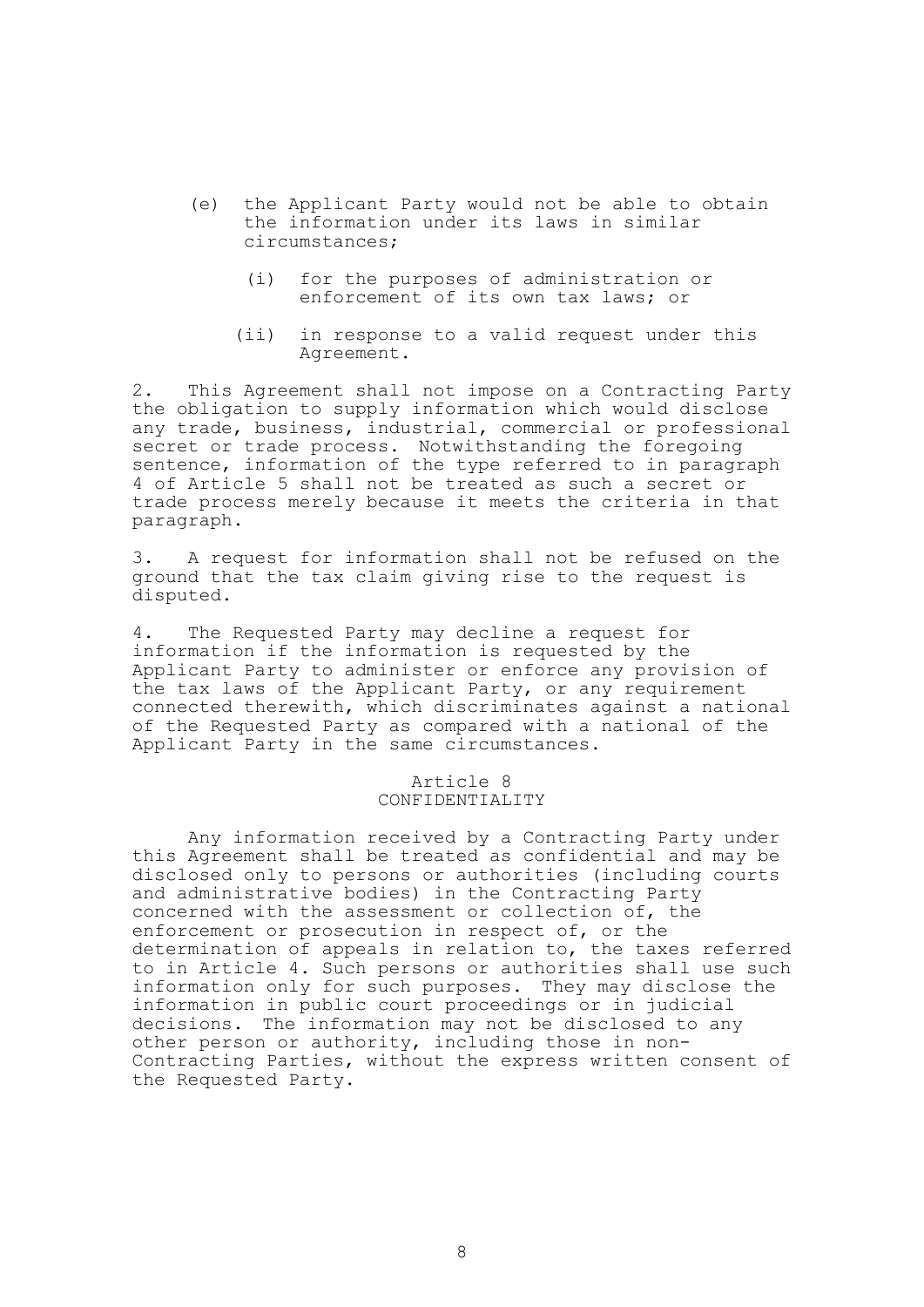# Article 9 SAFEGUARDS

 The procedural rights and safeguards secured to persons by the laws or administrative practices of the Requested Party remain applicable, when the Requested Party obtains and provides information under this Agreement. The rights and safeguards may not be applied by the Requested Party in a manner that unduly prevents or delays effective exchange of information.

### Article 10 COSTS

 Incidence of costs incurred in providing assistance shall be agreed by the competent authorities of the Contracting Parties.

> Chapter 3 ALLOCATION OF RIGHTS OF TAXATION

#### Article 11 PERSONS COVERED

 This Chapter shall apply to individuals who are residents of one or both of the Contracting Parties.

# Article 12 TAXES COVERED

1. This Chapter shall apply to taxes on income imposed on behalf of a Contracting Party or a political subdivision or local authority thereof, irrespective of the manner in which they are levied.

2. In the case of Japan, the existing taxes to which this Chapter shall apply are the income tax and the local inhabitant taxes.

3. This Chapter shall apply also to any identical or substantially similar taxes that are imposed after the date of signature of this Agreement in addition to, or in place of, those referred to in paragraph 2.

4. The competent authorities of the Contracting Parties shall notify each other of any significant changes that have been made in their respective tax laws, within a reasonable period of time after such changes.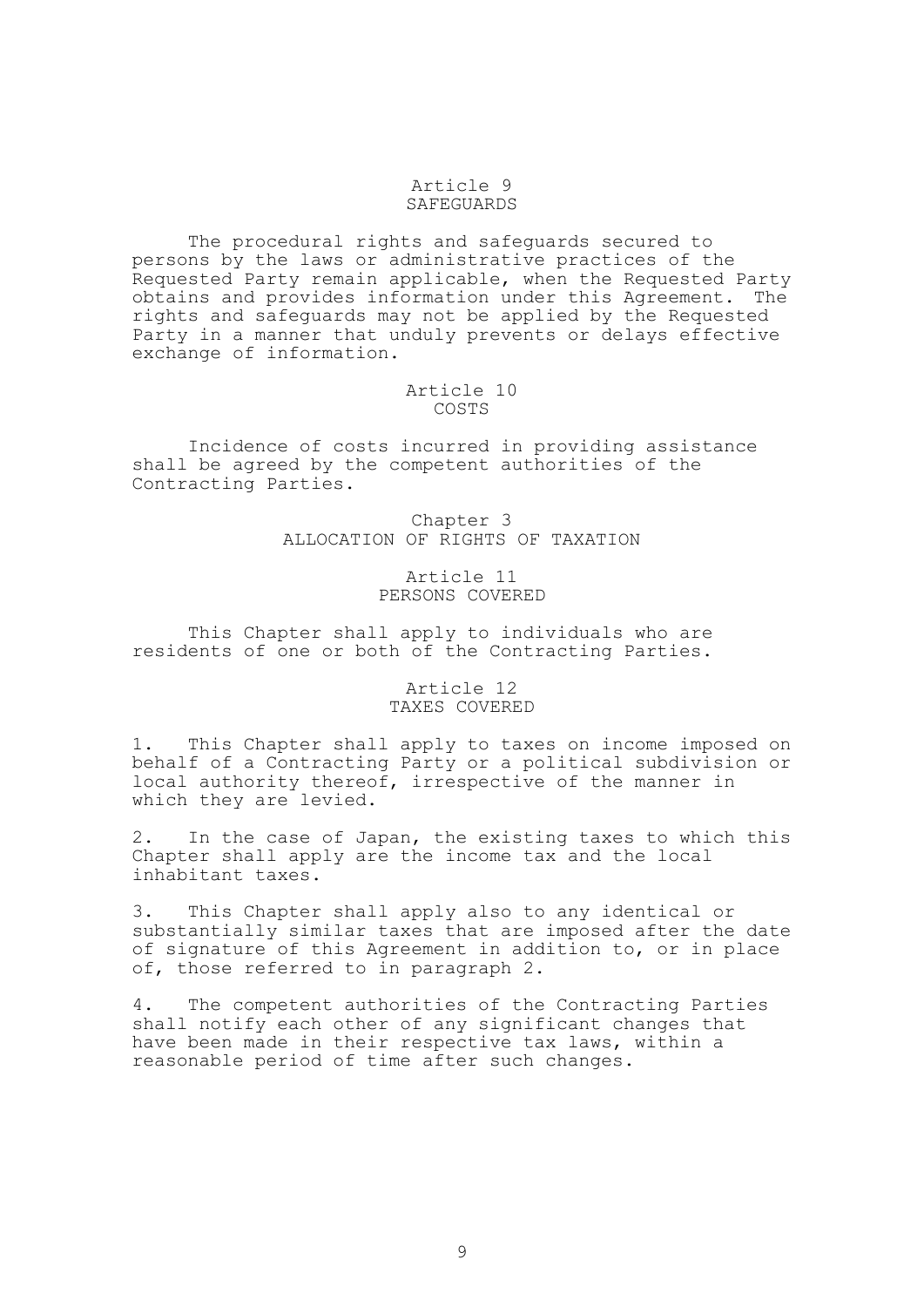### Article 13 RESIDENT

1. For the purposes of this Chapter, the term "resident of a Contracting Party" means:

- (a) in the case of Japan, any individual who, under the laws of Japan, is liable to tax therein by reason of his domicile, residence or any other criterion of a similar nature except any individual who is liable to tax in Japan in respect only of income from sources in Japan; and
- (b) in the case of Bermuda, any individual who, under the laws of Bermuda, is ordinarily resident in Bermuda.

2. Where by reason of paragraph 1 an individual is a resident of both Contracting Parties, then his status shall be determined as follows:

- (a) he shall be deemed to be a resident only of the Contracting Party in which he has a permanent home available to him; if he has a permanent home available to him in both Contracting Parties, he shall be deemed to be a resident only of the Contracting Party with which his personal and economic relations are closer (centre of vital interests);
- (b) if the Contracting Party in which he has his centre of vital interests cannot be determined, or if he has not a permanent home available to him in either Contracting Party, he shall be deemed to be a resident only of the Contracting Party in which he has an habitual abode;
- (c) if he has an habitual abode in both Contracting Parties or in neither of them, he shall be deemed to be a resident only of the Contracting Party of which he is a national;
- (d) if he is a national of both Contracting Parties or of neither of them, the competent authorities of the Contracting Parties shall settle the question by mutual agreement.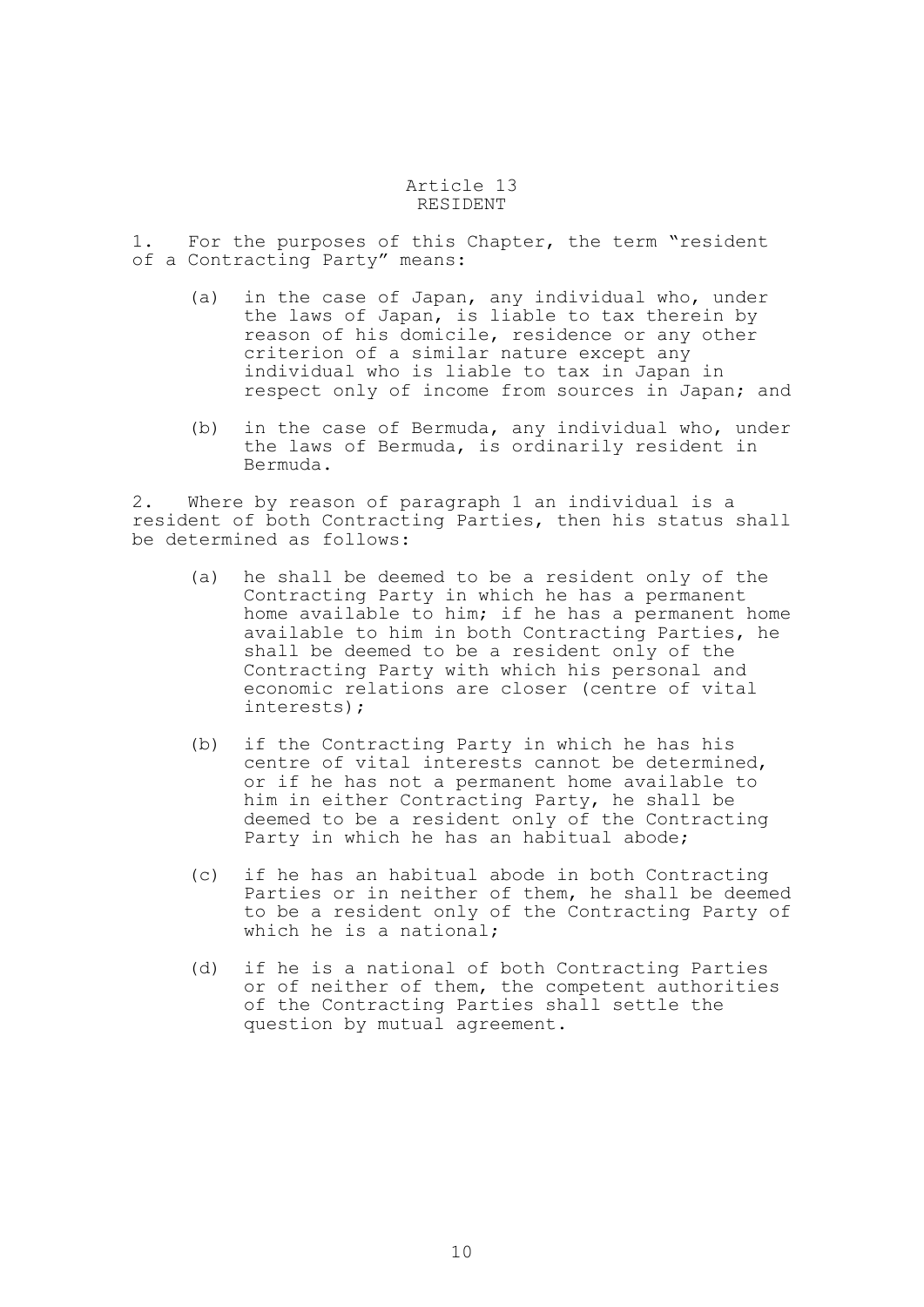#### Article 14 PENSIONS

 Subject to paragraph 2 of Article 15, pensions and other similar remuneration beneficially owned by a resident of a Contracting Party shall be taxable only in that Contracting Party.

# Article 15 GOVERNMENT SERVICE

- 1. (a) Salaries, wages and other similar remuneration paid by a Contracting Party or a political subdivision or local authority thereof to an individual in respect of services rendered to that Contracting Party or political subdivision or local authority, in the discharge of functions of a governmental nature, shall be taxable only in that Contracting Party.
	- (b) However, such salaries, wages and other similar remuneration shall be taxable only in the other Contracting Party if the services are rendered in that other Contracting Party and the individual is a resident of that other Contracting Party who:
		- (i) is a national of that other Contracting Party; or
		- (ii) did not become a resident of that other Contracting Party solely for the purpose of rendering the services.
- 2. (a) Notwithstanding paragraph 1, pensions and other similar remuneration paid by, or out of funds to which contributions are made or created by, a Contracting Party or a political subdivision or local authority thereof to an individual in respect of services rendered to that Contracting Party or political subdivision or local authority shall be taxable only in that Contracting Party.
	- (b) However, such pensions and other similar remuneration shall be taxable only in the other Contracting Party if the individual is a resident of, and a national of, that other Contracting Party.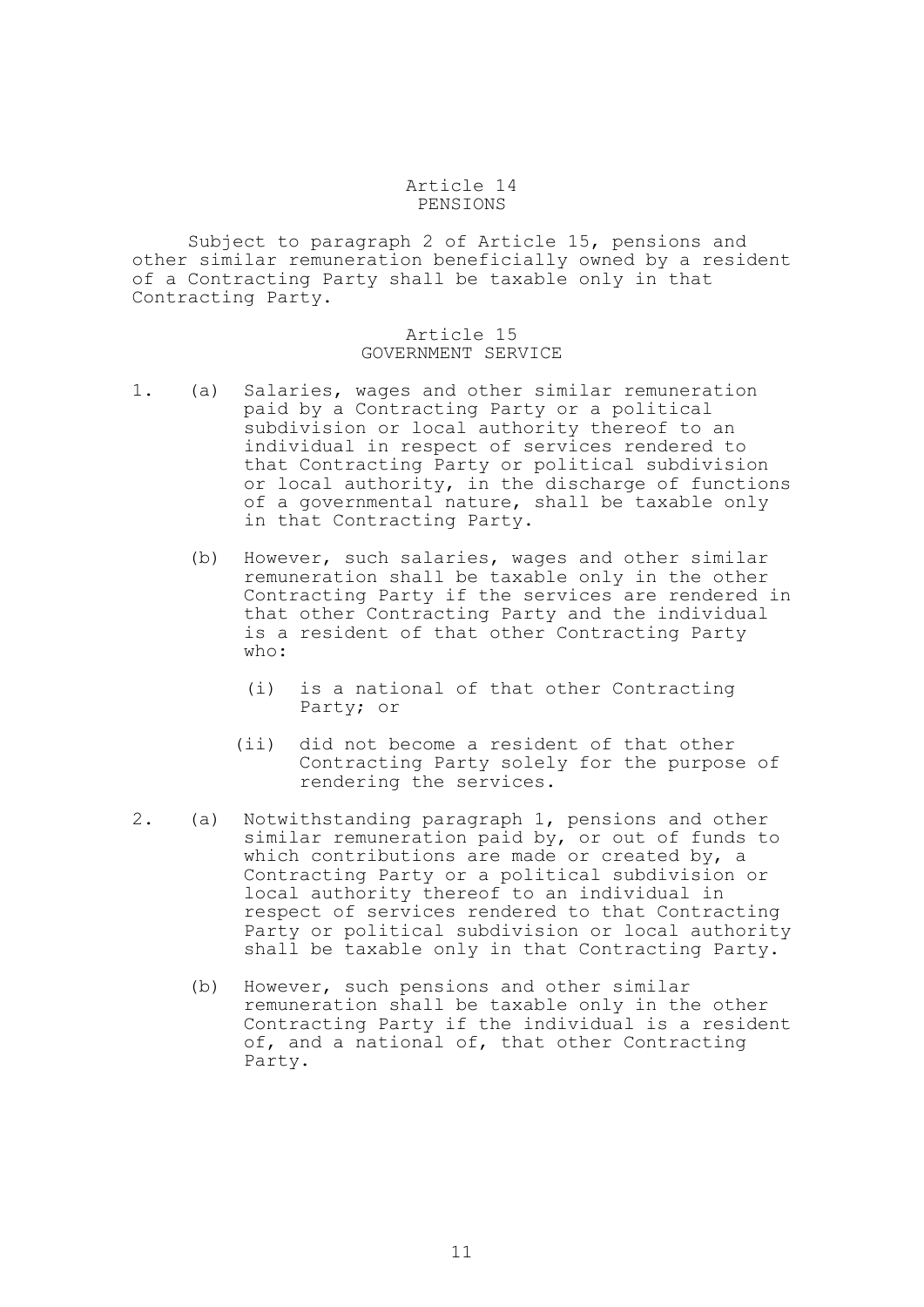3. Paragraphs 1 and 2 shall not apply to salaries, wages, pensions, and other similar remuneration in respect of services rendered in connection with a business carried on by a Contracting Party or a political subdivision or local authority thereof.

## Article 16 STUDENTS

 Payments which a student or business apprentice who is or was immediately before visiting a Contracting Party a resident of the other Contracting Party and who is present in the first-mentioned Contracting Party solely for the purpose of his education or training receives for the purpose of his maintenance, education or training shall not be taxed in the first-mentioned Contracting Party, provided that such payments arise from sources outside the firstmentioned Contracting Party. The exemption provided by this Article shall apply to a business apprentice only for a period not exceeding two years from the date on which he first begins his training in the first-mentioned Contracting Party.

# Chapter 4 SPECIAL PROVISIONS

# Article 17 MUTUAL AGREEMENT PROCEDURES

1. Where a person considers that the actions of one or both of the Contracting Parties result or will result for him in taxation not in accordance with Chapter 3, he may, irrespective of the remedies provided by the laws of those Contracting Parties, present his case to the competent authority of the Contracting Party of which he is a resident. The case must be presented within three years from the first notification of the action resulting in taxation not in accordance with that Chapter.

2. The competent authority of a Contracting Party shall endeavour, if the objection appears to it to be justified and if it is not itself able to arrive at a satisfactory solution, to resolve the case by mutual agreement with the competent authority of the other Contracting Party, with a view to the avoidance of taxation which is not in accordance with Chapter 3. Any agreement reached shall be implemented notwithstanding any time limits in the laws of the Contracting Parties.

3. The competent authorities of the Contracting Parties shall endeavour to resolve by mutual agreement any difficulties or doubts arising as to the interpretation or application of this Agreement.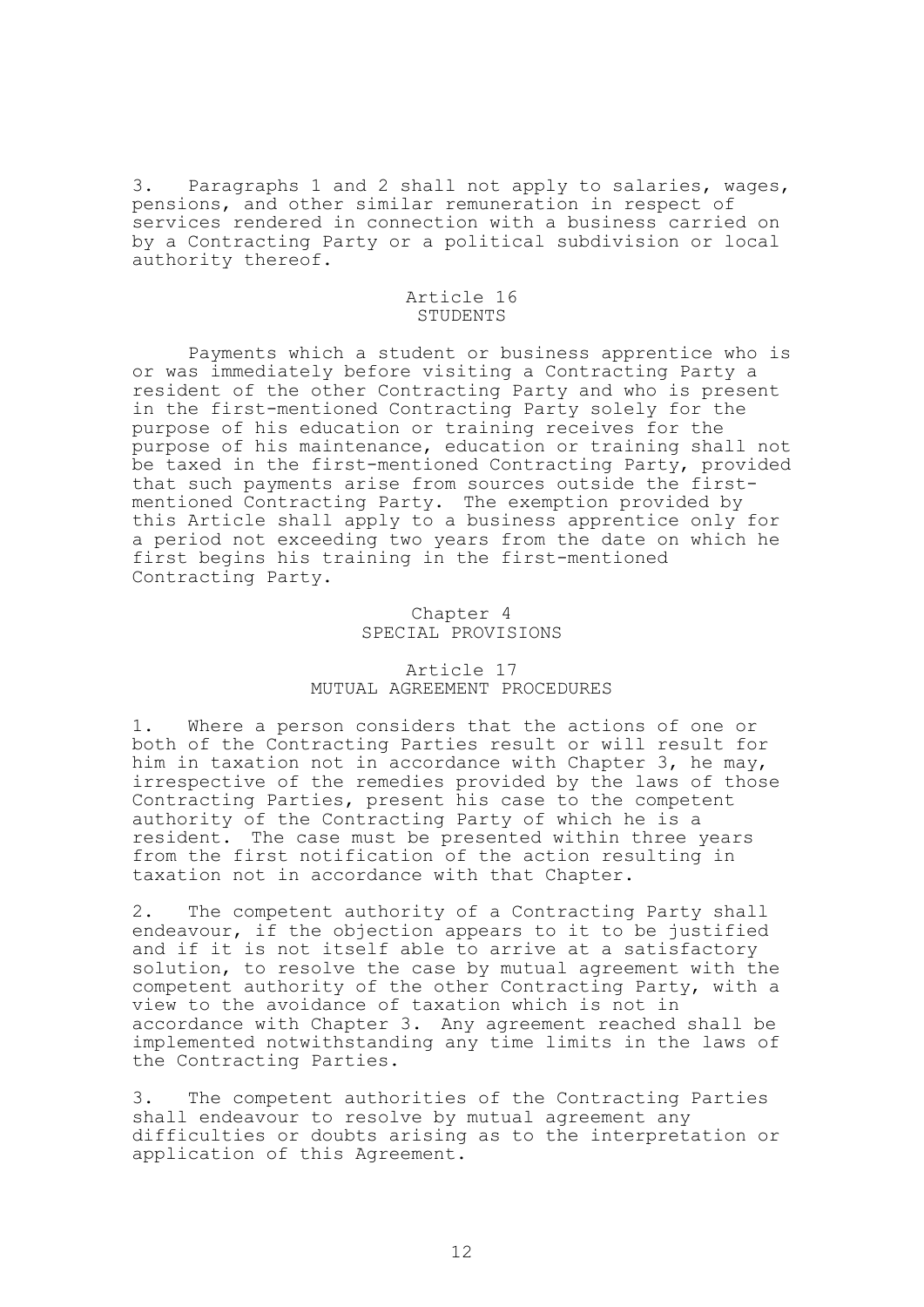4. The competent authorities of the Contracting Parties may communicate with each other directly for the purpose of reaching an agreement in the sense of the preceding paragraphs of this Article.

#### Article 18

# PROHIBITION OF PREJUDICIAL OR RESTRICTIVE TAXATION MEASURES

1. Neither Contracting Party shall apply more prejudicial or restrictive taxation measures to nationals or residents of the other Contracting Party than those applied to nationals of the first-mentioned Contracting Party in the same circumstances, in particular with respect to residence.

2. For the purposes of paragraph 1, the term "prejudicial or restrictive taxation measure":

- (a) includes the denial of a deduction, credit or exemption, and the imposition of a tax, charge or levy, or special reporting requirements; and
- (b) does not include any generally applicable measures by a Contracting Party.

Chapter 5 FINAL PROVISIONS

# Article 19 HEADINGS

 The headings of the Chapters and the Articles of this Agreement are inserted for convenience of reference only and shall not affect the interpretation of the Agreement.

> Article 20 ENTRY INTO FORCE

1. This Agreement shall be approved in accordance with the legal procedures of each of the Contracting Parties and shall enter into force on the thirtieth day after the date of exchange of diplomatic notes indicating such approval.

2. This Agreement shall be applicable for taxes levied on or after the date on which the Agreement enters into force.

3. Notwithstanding paragraph 2, Chapter 3 shall be applicable:

 (a) with respect to taxes withheld at source, for amounts taxable on or after 1 January in the calendar year next following that in which this Agreement enters into force; and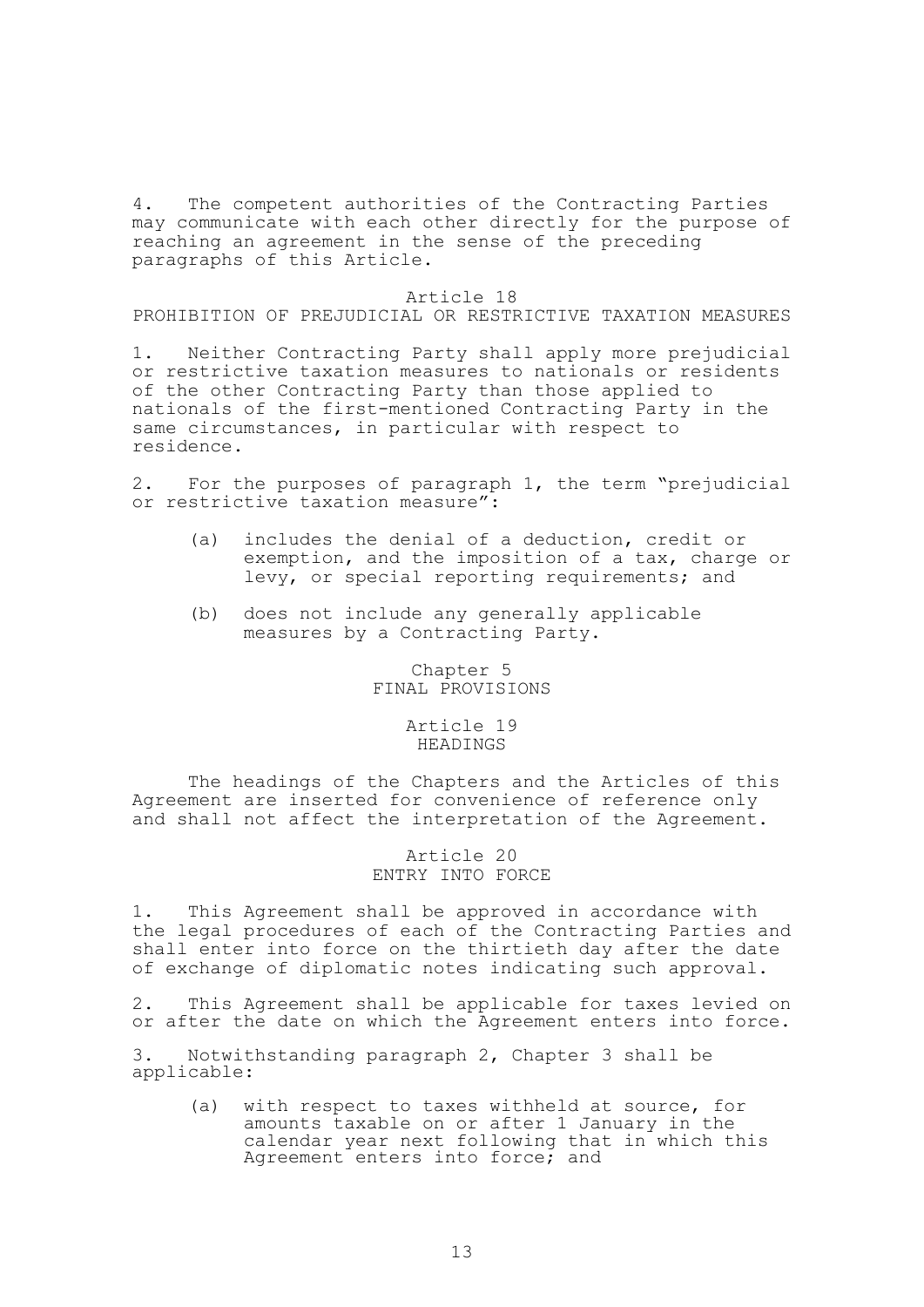(b) with respect to taxes on income which are not withheld at source, as regards income for any taxable year beginning on or after 1 January in the calendar year next following that in which this Agreement enters into force.

# Article 21 TERMINATION

 This Agreement shall remain in force until terminated by a Contracting Party. Either Contracting Party may terminate the Agreement, through diplomatic channels, by giving notice of termination at least six months before the end of any calendar year beginning after the expiry of five years from the date of entry into force of the Agreement. In such event, the Agreement shall cease to have effect:

- (a) with respect to taxes withheld at source, for amounts taxable on or after 1 January in the calendar year next following that in which the notice is given; and
- (b) with respect to taxes on income which are not withheld at source, as regards income for any taxable year beginning on or after 1 January in the calendar year next following that in which the notice is given.

 IN WITNESS WHEREOF the undersigned, being duly authorised thereto by their respective Governments, have signed this Agreement.

 DONE in duplicate at London this first day of February, 2010, in the Japanese and English languages, each text being equally authentic.

For the Government<br>
of Japan:<br>
of Bermuda:

of Bermuda:

草賀純男 Paula Cox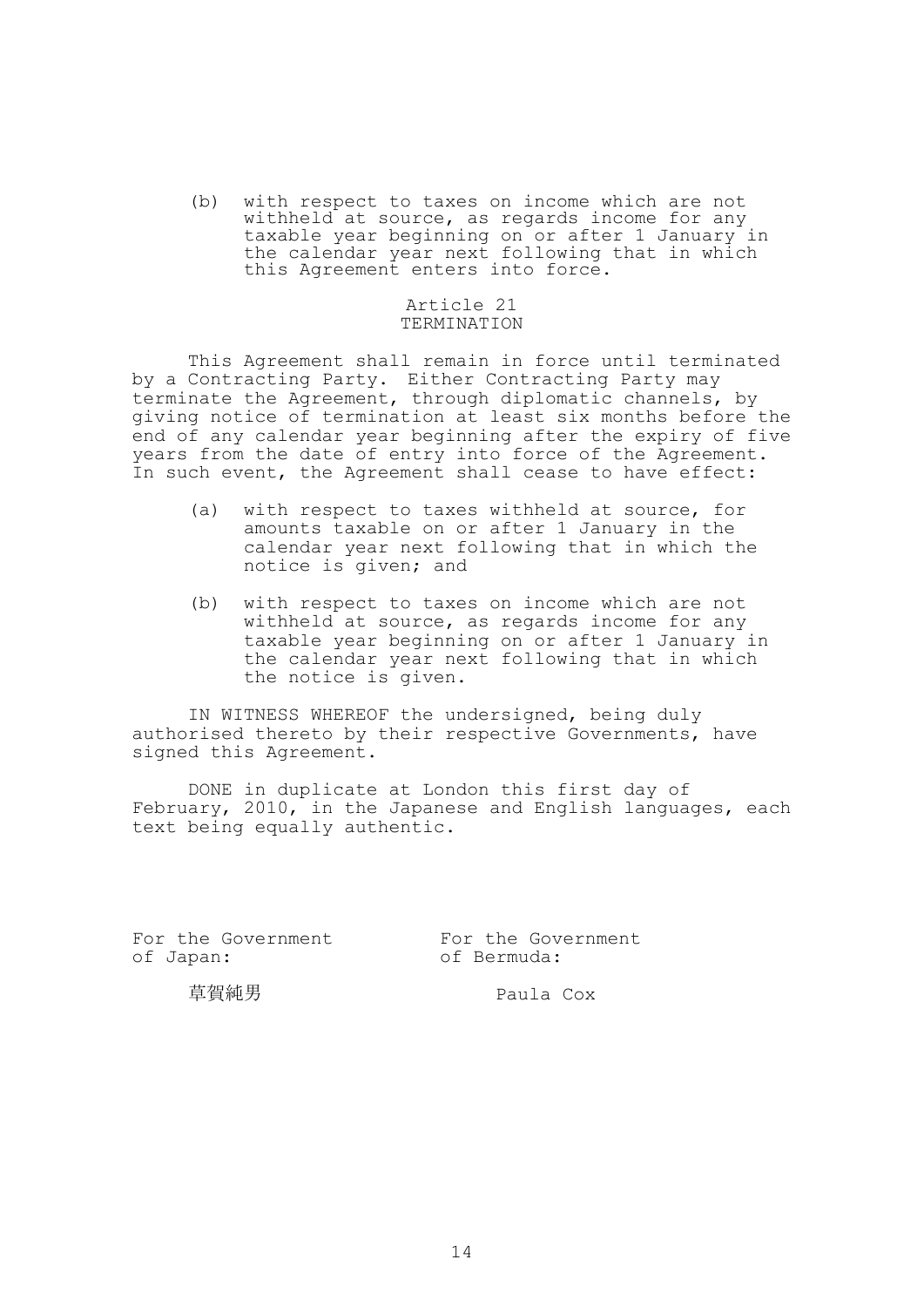#### PROTOCOL

 At the signing of the Agreement between the Government of Japan and the Government of Bermuda for the exchange of information for the purpose of the prevention of fiscal evasion and the allocation of rights of taxation with respect to income of individuals (hereinafter referred to as "the Agreement"), the Government of Japan and the Government of Bermuda, the Government of Bermuda having been duly authorised by the Government of the United Kingdom of Great Britain and Northern Ireland, have agreed upon the following provisions, which shall form an integral part of the Agreement.

1. With reference to subparagraph (l) of paragraph 1 of Article 1 and subparagraph (a) of paragraph 5 of Article 5 of the Agreement, it is understood that shares, units or other interests referred to in those subparagraphs are regarded as purchased or sold by the public, if the purchase or sale of the shares, units or other interests are not implicitly or explicitly restricted to a limited group of investors.

2. With reference to Article 2 of the Agreement, it is understood that the relevance of the information requested for the carrying out of the Agreement or to the administration or enforcement of the laws of the Contracting Parties concerning taxes referred to in Article 4 of the Agreement shall be determined in a manner that ensures that the information will be considered to be relevant, even if a definite assessment of the relevance could only be made following the receipt of the information.

3. With reference to subparagraph (h) of paragraph 7 of Article 5 and subparagraph (b) of paragraph 1 of Article 7 of the Agreement, it is understood that the term "all means available within its territorial jurisdiction" includes the Applicant Party using information exchange mechanisms it has in force with non-Contracting Parties to the Agreement in which the information requested is located.

4. With reference to paragraph 2 of Article 7 of the Agreement, it is understood that the term "professional secret" includes information relating to communications between attorneys, solicitors or other admitted legal representatives in their role as such and their clients to the extent that the communications are protected from disclosure under the laws of each Contracting Party.